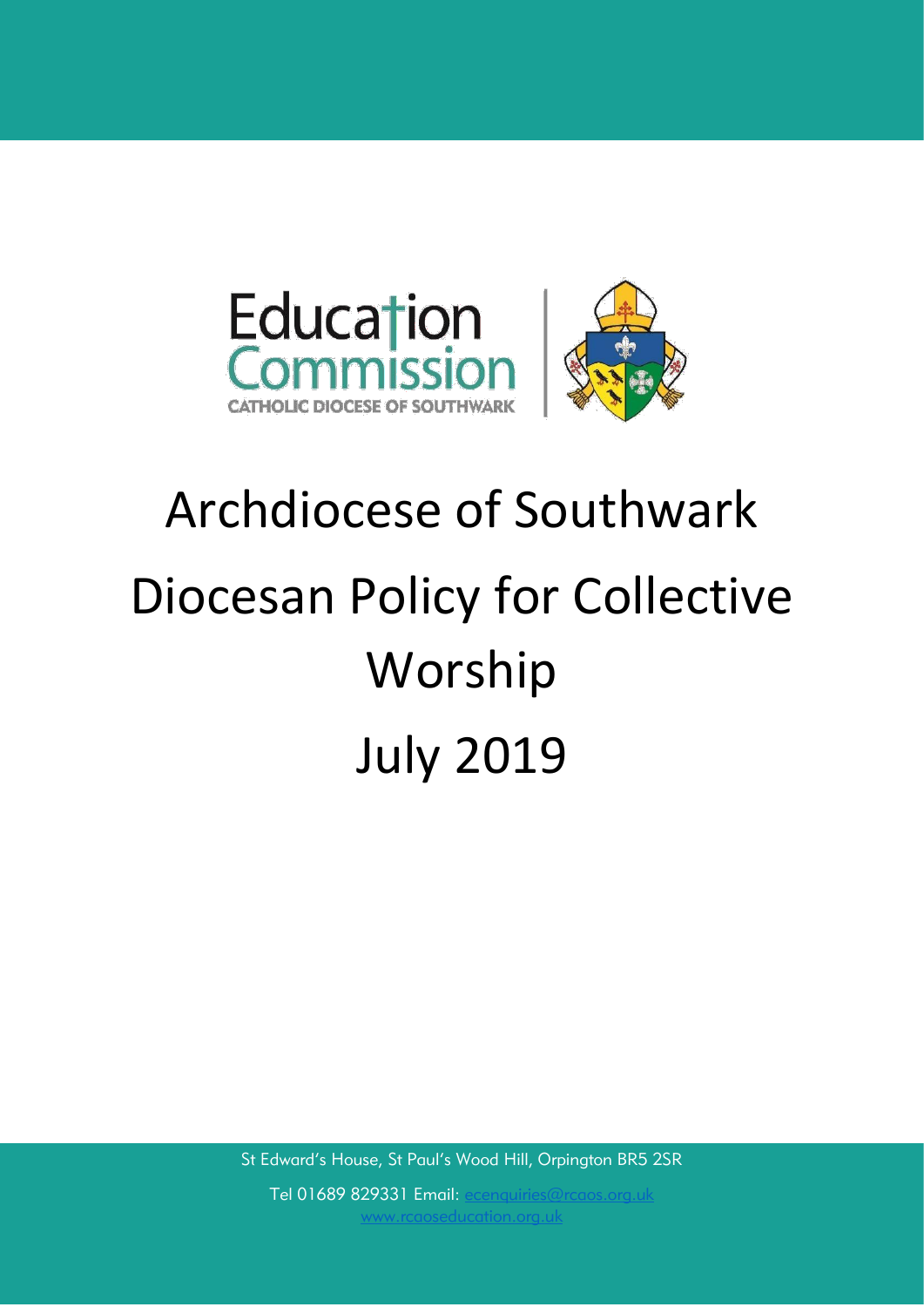### **Preamble to the Policy**

The document has been developed by the Religious Education Advisory team and approved by the Trustees. Governing Bodies in Catholic schools, within the Archdiocese of Southwark, may use this policy as a basis for their own Collective Worship policies. All diocesan policies and guidance are reviewed on a three-yearly cycle or earlier if necessary.

#### **Introduction**

'The celebration of Catholic liturgies and prayers as an integral part of the learning and teaching should enable the school community to become reflective, experience the presence of God and should develop a mature spiritual life.'1

Collective Worship in a Catholic school acknowledges and celebrates the life-giving presence of the Trinity (Father, Son, Holy Spirit) in our lives. It is how we, as a community of faith, come together to give glory, honour, praise and thanks to God. It is through acts of shared Worship, prayer and liturgy, that the Catholic identity of our schools are shaped and sustained.

Sacramental aspects of the Church's liturgical life, especially the Eucharist and the sacrament of reconciliation, must be intrinsically woven into the fabric of a school's Catholic identity. It is therefore expected that all schools will have a schedule of liturgical events which will include planned for participation in Mass and other Eucharistic liturgies such as Adoration, and the opportunity for its members to participate in the sacrament of reconciliation during the seasons of Advent and Lent.

#### **Legal requirements**

The law requires all maintained schools:

- provide daily Collective Worship for all pupils including those in the sixth form (Section 70, 1988 Education Act);
- Acts of Collective Worship are not to be designated curriculum time. In the context of the Catholic school this means that times of Collective Worship are not considered to be part of the allocation of curriculum time for Religious Education;
- recognise and respect that parents have the legal right to withdraw their children from Collective Worship.

In addition

- Foundation governors in voluntary aided Catholic schools have a statutory responsibility to preserve and develop the religious character of their schools;
- Governors in Catholic academies give a written commitment to do the same.

<sup>1</sup> <sup>1</sup> Christ at the Centre Rev Marcus Stock, 2005